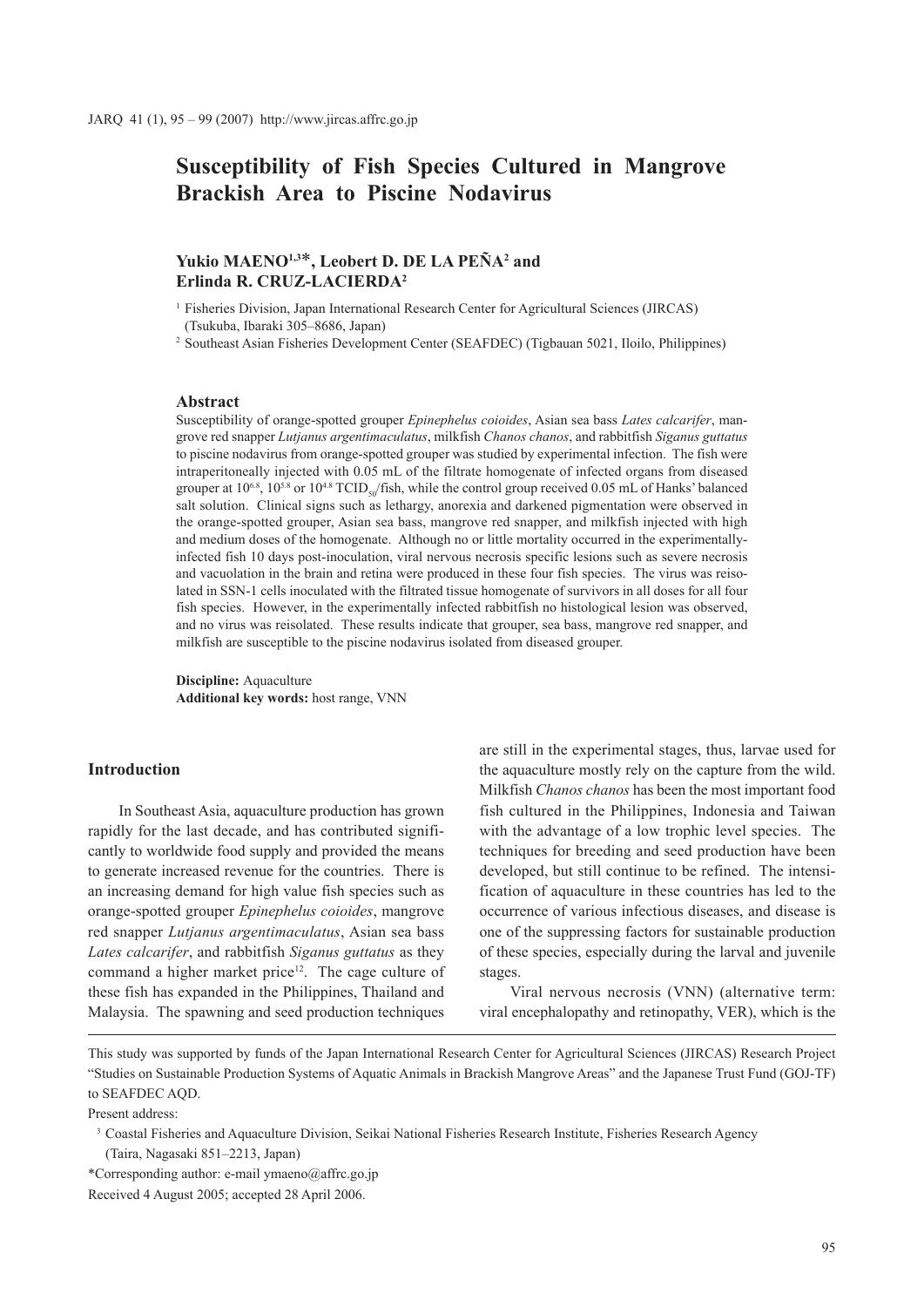disease listed by the Office International des Epizooties (OIE)17, has been a major problem in the production of marine fish worldwide during the last decade<sup>6,8,15,20</sup>. The identification of the causative virus as a member of the family *Nodaviridae* was achieved by investigating the nucleic acids and structural proteins of purified virus from striped jack *Pseudocaranx dentex* larvae. The nodaviruses are small, non-enveloped icosahedral viruses with a genome consisting of 2 single stranded RNAs<sup>13</sup>. Piscine nodaviruses (betanodaviruses) have been shown to infect more than 30 marine fish species, especially at the larval and juvenile stages, and the infection usually results in high mortality<sup>14</sup>. Piscine nodaviruses can be classified into 4 genotypes based on the nucleotide sequences of the coat protein gene<sup>16</sup>: SJNNV (striped jack nervous necrosis virus), RGNNV (redspotted grouper nervous necrosis virus), TPNNV (tiger puffer nervous necrosis virus), and BFNNV (barfin flounder nervous necrosis virus).

Piscine nodavirus infection has been associated with high mortalities in cultured grouper species in Taiwan<sup>4</sup>, Singapore<sup>5</sup>, Thailand<sup>7</sup>, China<sup>9</sup>, and Indonesia<sup>21</sup>. Recently we documented outbreaks of VNN among hatchery-reared larvae of orange-spotted grouper and Asian sea bass in the Philippines<sup>10,11</sup>. By phylogenetic analysis, the isolates from the orange-spotted grouper and Asian sea bass belonged to RGNNV genotype (unpublished data). Piscine nodavirus infection has the potential threat to cause severe damage to other aquaculture species in this region. Hence there is an urgent need to determine the host range of this virus. The objective of the present study is to examine the susceptibility of orange-spotted grouper,Asian sea bass, mangrove red snapper, milkfish, and rabbitfish to the piscine nodavirus obtained from VNN-infected orange-spotted grouper by an experimental inoculation.

### **Materials and methods**

# **1. Viral inoculum**

VNN-infected orange-spotted grouper larvae showing abnormal swimming behavior, were collected during natural epizootics in 2001 and were stored at –80ºC until use.

The head portions of the diseased fish were thawed and homogenized at a dilution of 1:10 w/v in Hanks' balanced salt solution (HBSS). After centrifuging at 1,500 rpm for 10 min at 4ºC, the resulting supernatant was passed through a membrane filter  $(0.45 \mu m)$ , further diluted with HBSS when required, and used as viral inoculum.

Virus titration was carried out using SSN-1 cells. The 50% tissue culture infectious dose  $(TCID<sub>50</sub>)$  was calculated based on the appearance of cytopathic effects (CPE) after a 10-day incubation period at 25ºC.

# **2. Fish**

Healthy hatchery-reared larvae of orange-spotted grouper (body weight: 1.0–2.0 g), Asian sea bass (body weight: 0.6–0.9 g), mangrove red snapper (body weight: 1.5–3.6 g), milkfish (body weight: 6.9–12.5 g), and rabbitfish (body weight: 3.2–4.9 g) were intraperitoneally injected with the tissue homogenate at concentrations of  $10^{6.8}$ ,  $10^{5.8}$  or  $10^{4.8}$  TCID<sub>50</sub>/fish. For histological examination fish were inoculated with the tissue homogenate at concentration of  $10^{6.8}$  TCID<sub>50</sub>/fish. The control group with 10 fish for each species received 50 µL of HBSS. Ten fish for each dose were maintained in glass aquaria with 30 L aerated seawater at room temperature (25.5–28.7ºC) and observed daily for 10 days. Fish were fed once daily with a commercial diet. All aquaria were cleaned to remove waste material and half of the water volume was changed daily.

#### **3. Histological examination**

At 5 and 10 days post-inoculation (p.i.), 5 fish were randomly taken for histological examination. For light microscopy, the brain and eye of fish were fixed in 10% buffered formalin solution. The samples were processed using standard histological technique, embedded in paraffin wax, and 5–7 µm sections were stained with haematoxylin and eosin ( $H & E$ ).

#### **4. Virus isolation**

For reisolation of the virus, surviving fish in the three infection doses in each species at day 10 p.i. were stored at –80ºC until assay. The head portions of the fish were processed and inoculated onto SSN-1 cells at 25ºC for 10 days.

# **Results**

#### **1. Fish**

The orange-spotted grouper, Asian sea bass, mangrove red snapper, and milkfish inoculated with 106.8 or  $10^{5.8}$  TCID<sub>50</sub>/fish of the tissue homogenate exhibited dark pigmentation from 3 to 4 days p.i. Some of the orangespotted grouper, mangrove red snapper and milkfish inoculated with  $10^{6.8}$  or  $10^{5.8}$  TCID<sub>50</sub>/fish showed lethargy and abnormal swimming behavior including loss of equilibrium around the water surface or tank bottom. No abnormalities were observed in these fish inoculated with  $10^{4.8}$  $TCID<sub>50</sub>/fish$  and in all dose groups of rabbitfish as well as in control groups.

In orange-spotted grouper, one fish died in both the  $10^{6.8}$  and  $10^{5.8}$  TCID<sub>50</sub>/fish inoculation groups at 5 days p.i. In mangrove red snapper, two and one fish died in the  $10^{6.8}$  and  $10^{5.8}$  TCID<sub>50</sub>/fish inoculation groups at 7 days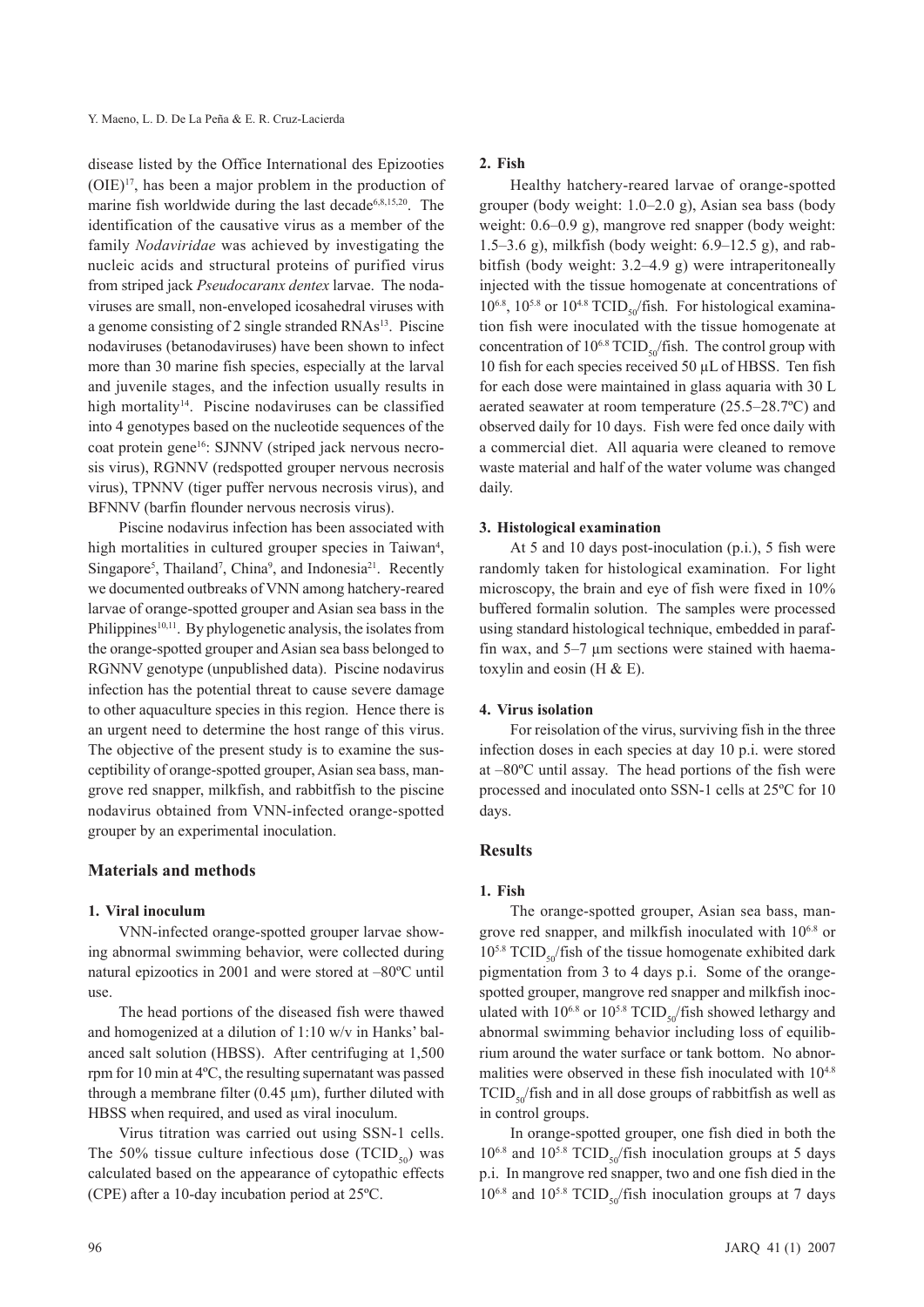Susceptibility of Fish in Mangrove Brackish Area to Piscine Nodavirus

p.i., respectively. In milkfish, one fish died in the 10<sup>6.8</sup>  $TCID_{50}/fish$  inoculation group at 6 and 8 days p.i. No mortality was observed in sea bass and rabbitfish during the experimental period.

# **2. Histological examination**

The results of the histopathological observations are summarized in Table 1. VNN-specific histological lesions such as necrosis with vacuolation in the brain and retina of orange-spotted grouper (Fig. 1), Asian sea bass (Fig. 2),

| Fish species           | Sampling Date<br>(days post-inoculation) | Brain  | Retina |
|------------------------|------------------------------------------|--------|--------|
| Orange-spotted grouper |                                          |        |        |
|                        | 5                                        | 5/5    | 5/5    |
|                        | 10                                       | 5/5    | 2/5    |
| Control                | 10                                       | 0/10   | 0/10   |
| Asian sea bass         |                                          |        |        |
|                        | 5                                        | 5/5    | 5/5    |
|                        | 10                                       | 5/5    | 5/5    |
| Control                | $10\,$                                   | $0/10$ | $0/10$ |
| Mangrove red snapper   |                                          |        |        |
|                        | 5                                        | 5/5    | 3/5    |
|                        | 10                                       | 5/5    | 4/5    |
| Control                | 10                                       | $0/10$ | $0/10$ |
| Milkfish               |                                          |        |        |
|                        | 5                                        | 5/5    | 5/5    |
|                        | 10                                       | 5/5    | 5/5    |
| Control                | 10                                       | $0/10$ | $0/10$ |
| Rabbitfish             |                                          |        |        |
|                        | 5                                        | 0/5    | 0/5    |
|                        | 10                                       | 0/5    | 0/5    |
| Control                | 10                                       | $0/10$ | $0/10$ |

**Table 1. Histopathological changes in the grouper, sea bass, snapper, milkfish, and rabbitfish experimentally infected with tissue homogenates of VNN-infected grouper**

Results are given as number of fish with necrosis and vacuolation in the brain and retina/ number of fish examined.



**Fig. 1. Light micrograph showing vacuolation in the brain of experimentally infected orange-spotted grouper on day 10 post-inoculation** H&E stain. Scale bar =  $100 \mu m$ .



**Fig. 2. Light micrograph showing vacuolation in the brain of experimentally infected Asian sea bass on day 5 post-inoculation**

H&E stain. Scale bar =  $100 \mu$ m.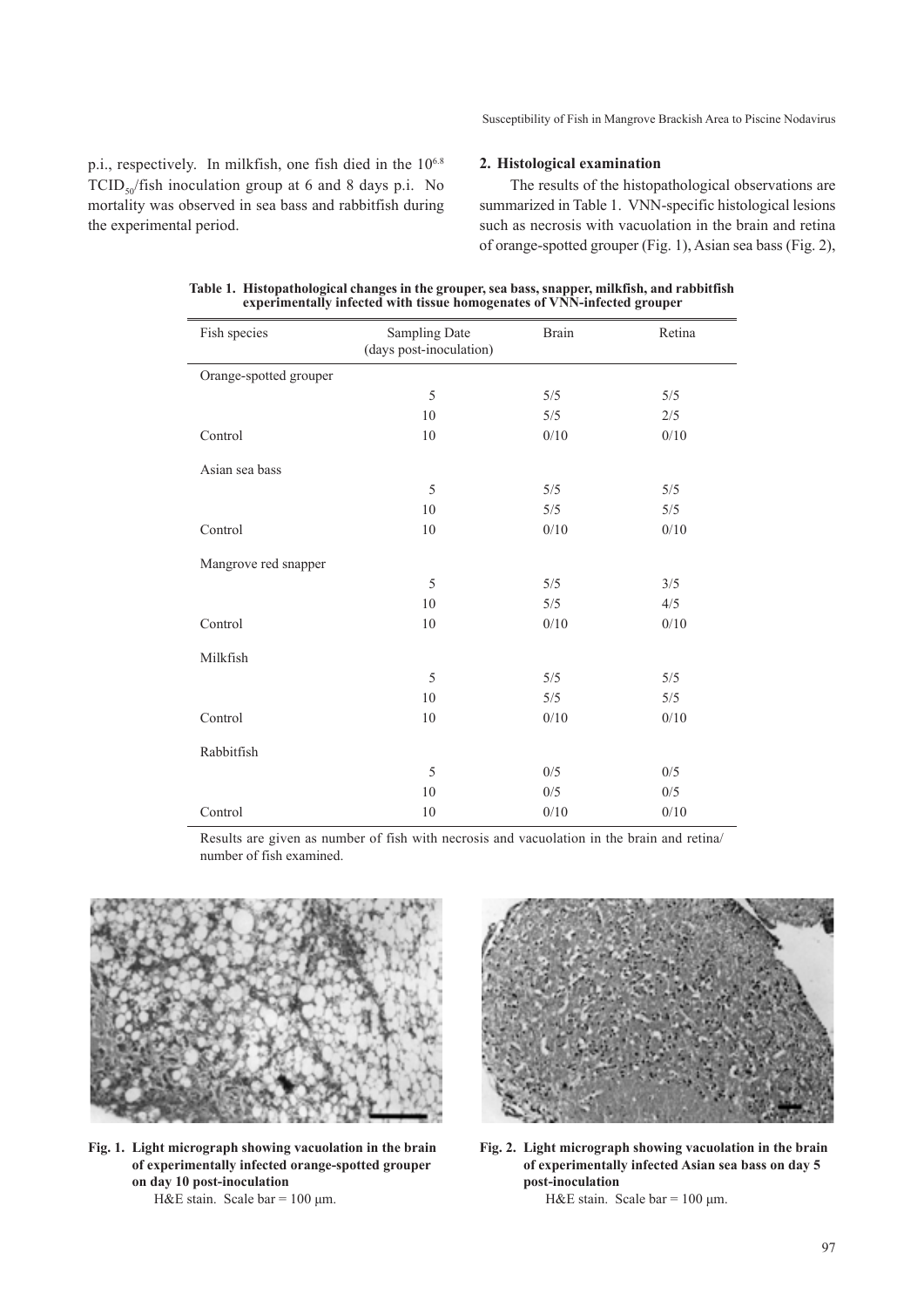Y. Maeno, L. D. De La Peña & E. R. Cruz-Lacierda



**Fig. 3. Light micrograph showing vacuolation in the brain of experimentally infected mangrove red snapper on day 10 post-inoculation**





**Fig. 4. Light micrograph showing vacuolation in the retina of experimentally infected milkfish on day 5 post-inoculation**

H&E stain. Scale bar =  $50 \text{ µm}$ .

|  |  |  | Table 2. Detection of piscine nodavirus from the survivors in experimental infection |  |
|--|--|--|--------------------------------------------------------------------------------------|--|
|  |  |  |                                                                                      |  |

|                        | $10^{6.8}$ TCID <sub>so</sub> /fish | $10^{5.8}$ TCID <sub>so</sub> /fish | $10^{4.8}$ TCID <sub>so</sub> /fish | Control |
|------------------------|-------------------------------------|-------------------------------------|-------------------------------------|---------|
| Orange-spotted grouper | 5/9                                 | 6/9                                 | 6/10                                | 0/10    |
| Asian sea bass         | 6/10                                | 4/10                                | 5/10                                | 0/10    |
| Mangrove red snapper   | 6/8                                 | 4/9                                 | 7/10                                | 0/10    |
| Milkfish               | 6/8                                 | 6/10                                | 6/10                                | 0/10    |
| Rabbitfish             | 0/10                                | 0/10                                | 0/10                                | 0/10    |

Results are given as number of fish positive for virus/number of fish examined.

mangrove red snapper (Fig. 3), and milkfish (Fig. 4) were observed at 5 and 10 days p.i., although no histopathological change was found in those of rabbitfish as well as in control groups.

# **3. Virus isolation**

The results of the detection of piscine nodavirus from the survivors of all five species in SSN-1 cell cultures are shown in Table 2. In orange-spotted grouper, Asian sea bass, mangrove red snapper, and milkfish, the virus was reisolated from all dose groups of each species. However, no virus was reisolated from rabbitfish as well as from the control groups.

# **Discussion**

In a previous study, histopathological lesions such as marked necrosis with vacuolation in the brain and retina were observed in orange-spotted grouper naturally infected with piscine nodavirus $10$ . In the present study, histopathological features in the brain and retina similar to those of naturally infected orange-spotted grouper were reproduced in experimentally infected orange-spotted grouper, Asian sea bass, mangrove red snapper, and milkfish. Reisolation of the virus in SSN-1 cells inoculated with samples from survivors of all experimental groups of these four fish species was obtained with the development of extensive CPE. However, in rabbitfish no histopathological lesion was observed in the brain and retina, and the virus was not reisolated. These results indicate that orange-spotted grouper, Asian sea bass, mangrove red snapper, and milkfish were susceptible to a piscine nodavirus from diseased orange-spotted grouper.

Natural infection of VNN is acute, and the disease outbreak can be severe when the occurrence of virus is coupled with stress factors such as high stocking density and high water temperature in the culture system<sup>2,19</sup>. Combination of these factors could cause high mortality during the rearing period. However, a lower mortality rate was observed in the present study. In the case of natural infection in orange-spotted grouper, mass mortality occurred in 34-day-old larvae less than 0.20 g in body weight $10$ , while fish used in the present work were bigger  $(>1 \text{ g})$ . The differences in mortality rate might be explained by the stage of development in the immune system of grouper. Another possible explanation for the low mortality is the route of infection. In the experimental transmission of piscine nodavirus to juvenile sea bream *Sparus aurata* and sea bass *Dicentrachus labrax*, high mortality occurred in fish challenged by intramuscular